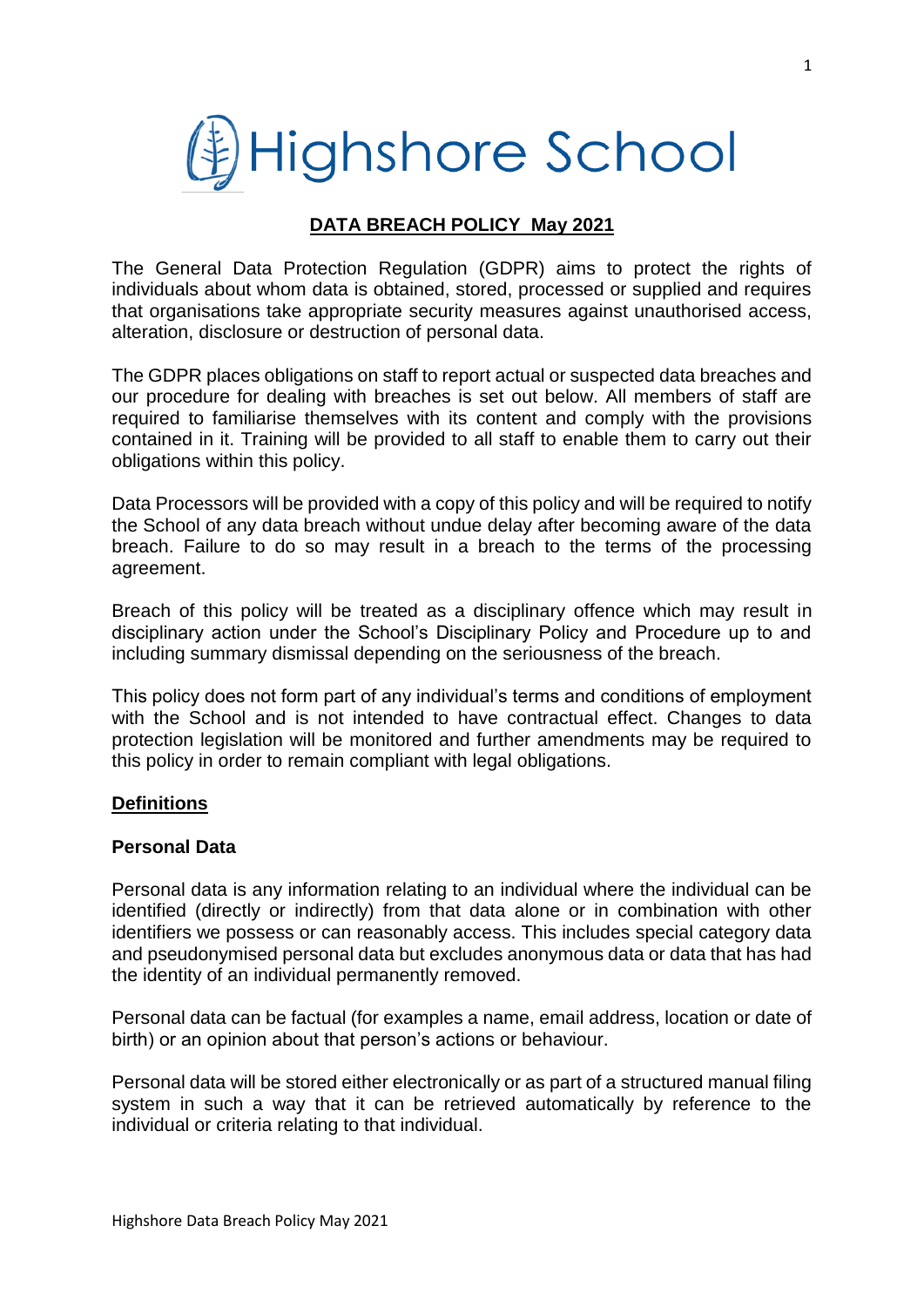### **Special Category Data**

Previously termed "Sensitive Personal Data", Special Category Data is similar by definition and refers to data concerning an individual's racial or ethnic origin, political or religious beliefs, trade union membership, physical and mental health, sexuality, biometric or genetic data and personal data relating to criminal offences and convictions.

## **Personal Data Breach**

A personal data breach is a breach of security leading to the accidental or unlawful destruction, loss, alteration, unauthorised disclosure of, or access to, personal data or special category data transmitted, stored or otherwise processed.

#### **Data Subject**

Person to whom the personal data relates.

### **ICO**

ICO is the Information Commissioner's Office, the UK's independent regulator for data protection and information.

#### **Responsibility**

The Headteacher has overall responsibility for breach notification within the School. They are responsible for ensuring breach notification processes are adhered to by all staff and are the designated point of contact for personal data breaches.

In the absence of the Headteacher, please do contact Nick Clark or Ali Naqvi

The Data Protection Officer (DPO) is responsible for overseeing this policy and developing data-related policies and guidelines.

Please contact the DPO with any questions about the operation of this policy or the GDPR or if you have any concerns that this policy is not being or has not been followed.

The DPO's contact details are set out below: -

Data Protection Officer: Judicium Consulting Limited

Address: 72 Cannon Street, London, EC4N 6AE

Email: [dataservices@judicium.com](mailto:dataservices@judicium.com)

Web: www.judiciumeducation.co.uk

Telephone: 0203 326 9174

Lead Contact: Craig Stilwell

 $\mathcal{L}$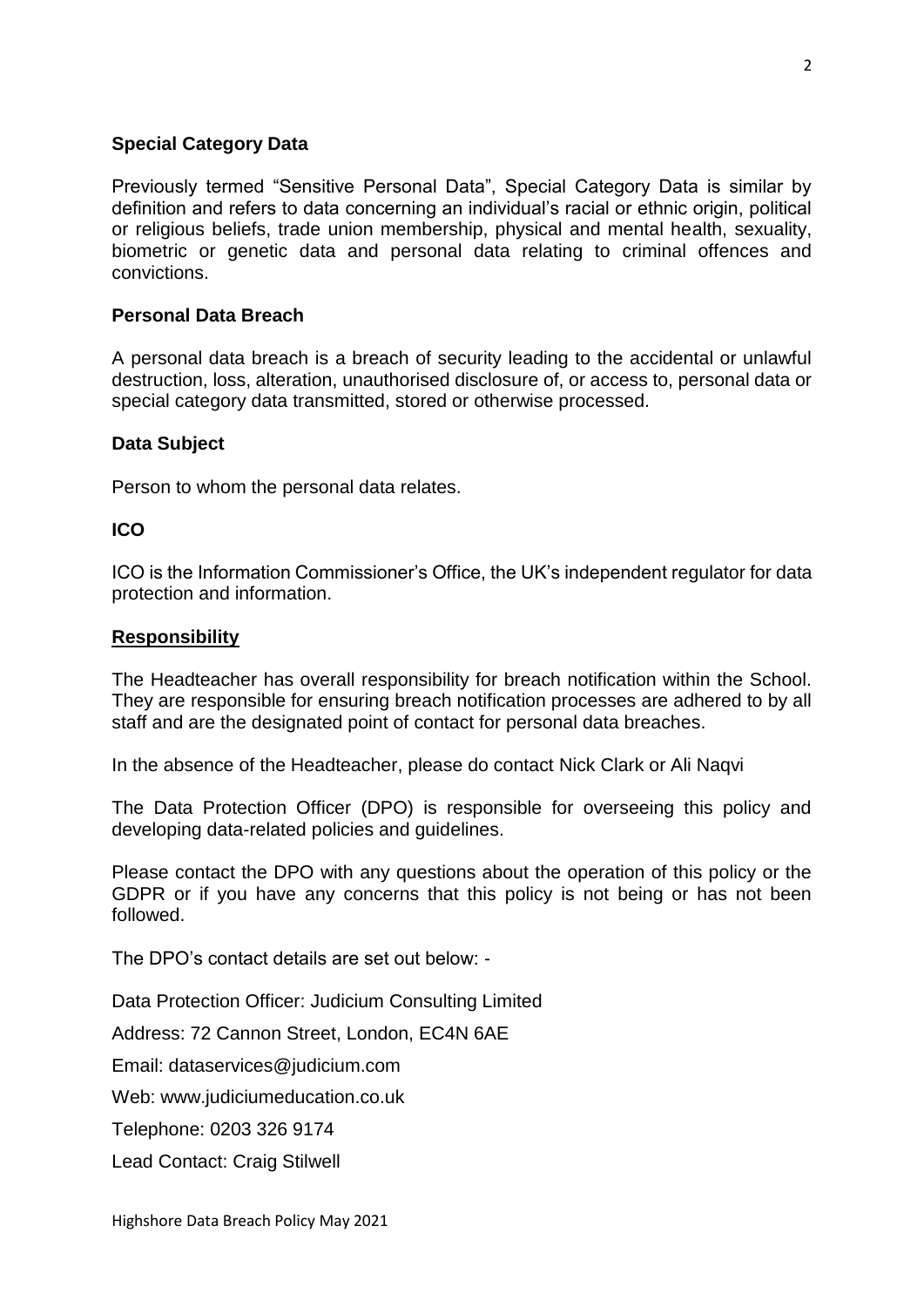## **Security and Data-Related Policies**

Staff should refer to the following policies that are related to this data protection policy: -

Security Policy which sets out the School's guidelines and processes on keeping personal data secure against loss and misuse.

Data Protection Policy which sets out the School's obligations under GDPR about how they process personal data.

These policies are also designed to protect personal data and can be found at [www.highshore.southwark.sch.uk](file:///C:/Users/emarks/AppData/Local/Microsoft/Windows/INetCache/Content.Outlook/6RG3HW5Z/www.highshore.southwark.sch.uk) .

#### **Data Breach Procedure**

#### **What Is A Personal Data Breach?**

A personal data breach is a breach of security leading to the accidental or unlawful destruction, loss, alteration, unauthorised disclosure of, or access to, personal data or special category data transmitted, stored or otherwise processed.

Examples of a data breach could include the following (but are not exhaustive): -

- Loss or theft of data or equipment on which data is stored, for example loss of a laptop or a paper file (this includes accidental loss);
- Inappropriate access controls allowing unauthorised use;
- Equipment failure;
- Human error (for example sending an email or SMS to the wrong recipient);
- Unforeseen circumstances such as a fire or flood;
- Hacking, phishing and other "blagging" attacks where information is obtained by deceiving whoever holds it.

#### **When Does It Need To Be Reported?**

The School must notify the ICO of a data breach where it is likely to result in a risk to the rights and freedoms of individuals. This means that the breach needs to be more than just losing personal data and if unaddressed the breach is likely to have a significant detrimental effect on individuals.

Examples of where the breach may have a significant effect includes: -

- potential or actual discrimination;
- potential or actual financial loss;
- potential or actual loss of confidentiality;
- risk to physical safety or reputation;
- exposure to identity theft (for example through the release of non-public identifiers such as passport details);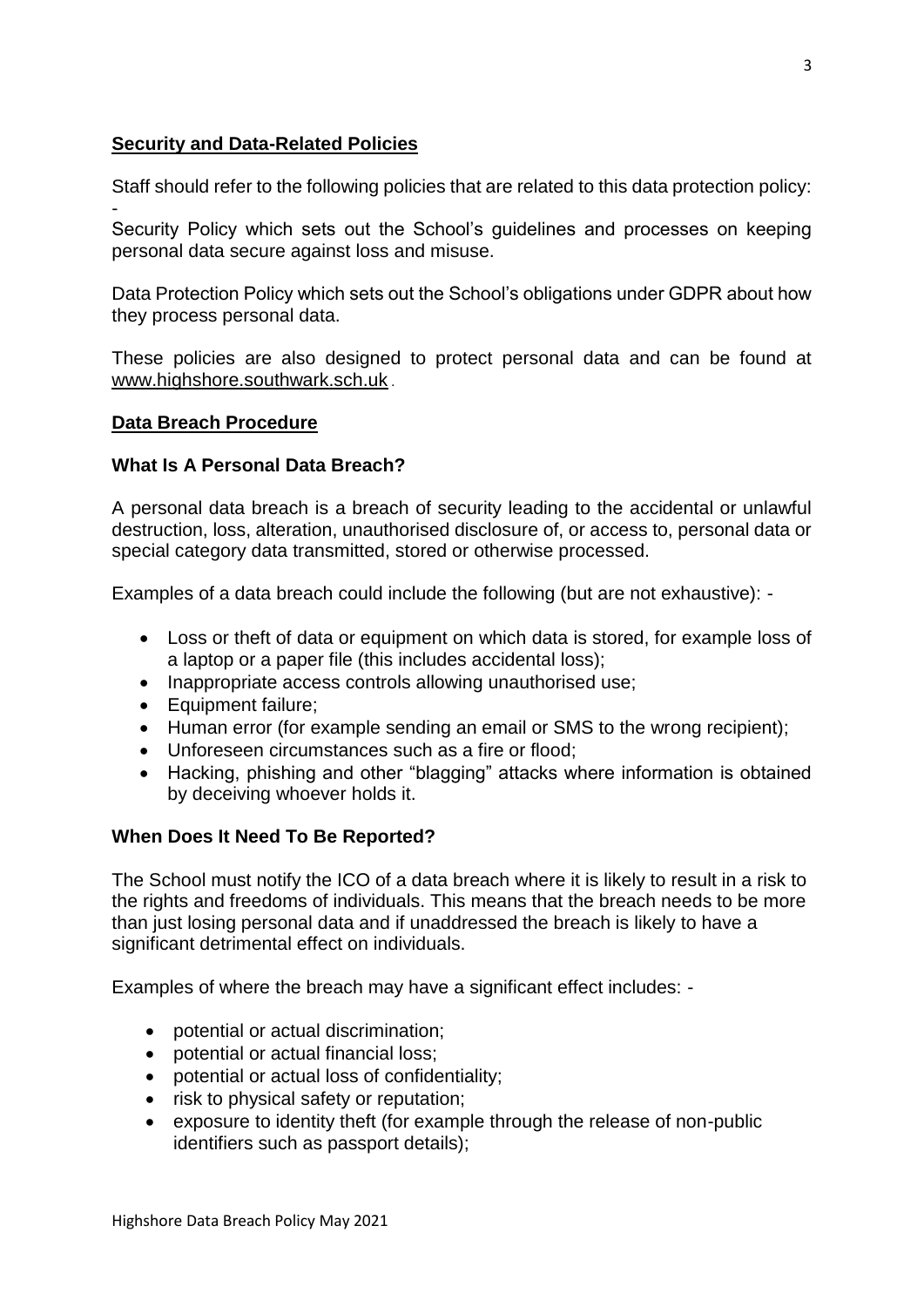• the exposure of the private aspect of a person's life becoming known by others.

If the breach is likely to result in a high risk to the rights and freedoms of individuals then the individuals must also be notified directly.

# **Reporting A Data Breach**

If you know or suspect a personal data breach has occurred or may occur which meets the criteria above, you should: -

- Complete a data breach report form (which can be obtained from the Headteacher)
- Email the completed form to the Headteacher.

Where appropriate, you should liaise with your line manager about completion of the data report form. Breach reporting is encouraged throughout the School and staff are expected to seek advice if they are unsure as to whether the breach should be reported and/or could result in a risk to the rights and freedom of individuals. They can seek advice from their line manager, The Headteacher or the DPO.

Once reported, you should not take any further action in relation to the breach. In particular you must not notify any affected individuals or regulators or investigate further. The Headteacher will acknowledge receipt of the data breach report form and take appropriate steps to deal with the report in collaboration with the DPO.

## **Managing and Recording The Breach**

On being notified of a suspected personal data breach, The Headteacher will notify the DPO. Collectively they will take immediate steps to establish whether a personal data breach has in fact occurred. If so they will take steps to:-

- Where possible, contain the data breach;
- As far as possible, recover, rectify or delete the data that has been lost, damaged or disclosed;
- Assess and record the breach in the School's data breach register;
- Notify the ICO where required;
- Notify data subjects affected by the breach if required;
- Notify other appropriate parties to the breach;
- Take steps to prevent future breaches.

# **Notifying the ICO**

The Headteacher will notify the ICO when a personal data breach has occurred which is likely to result in a risk to the rights and freedoms of individuals.

This will be done without undue delay and, where possible, within 72 hours of becoming aware of the breach. The 72 hours deadline is applicable regardless of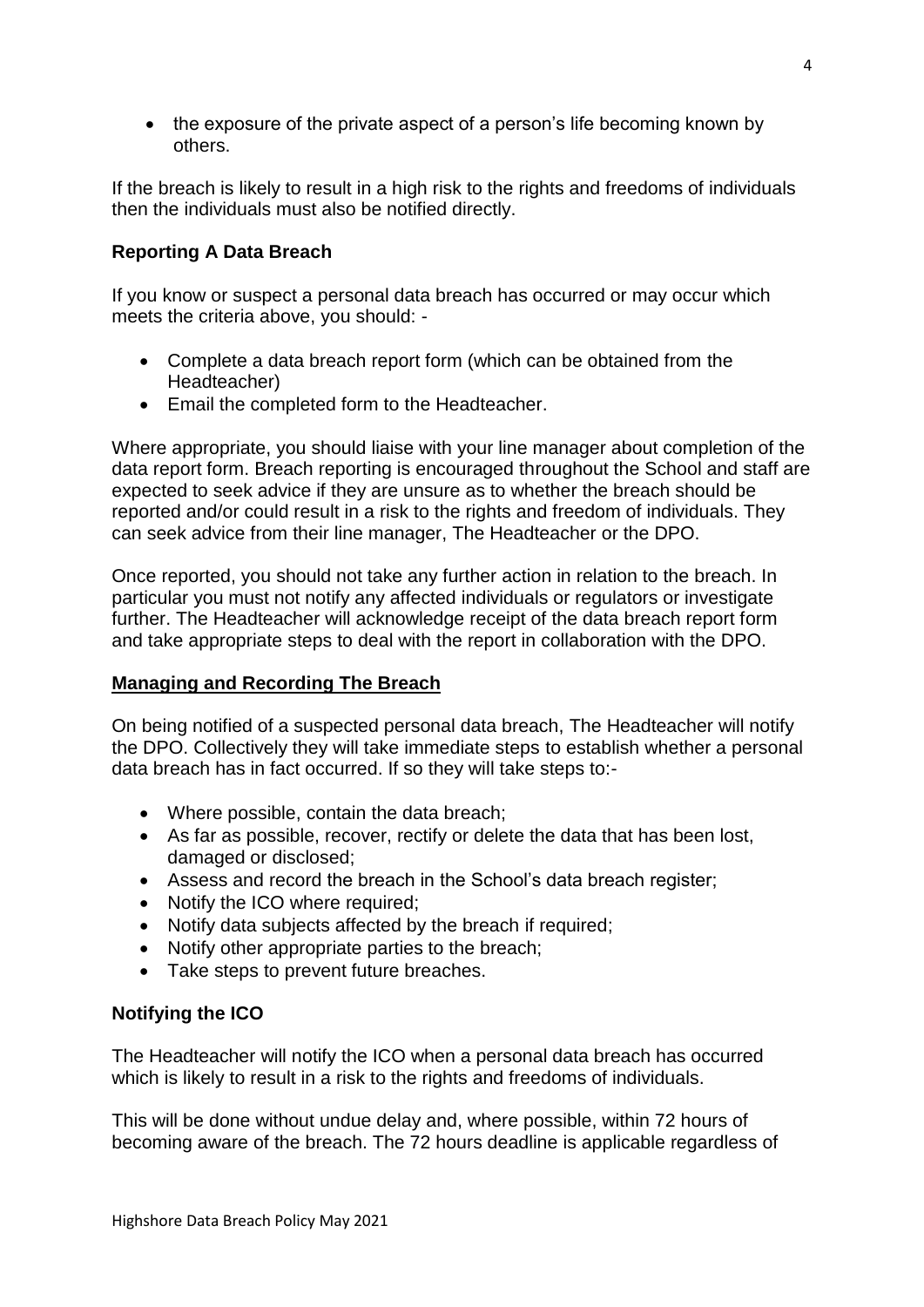school holidays (I.e. it is not 72 working hours). If the School are unsure of whether to report a breach, the assumption will be to report it.

Where the notification is not made within 72 hours of becoming aware of the breach, written reasons will be recorded as to why there was a delay in referring the matter to the ICO.

## **Notifying Data Subjects**

Where the data breach is likely to result in a high risk to the rights and freedoms of data subjects, The Headteacher will notify the affected individuals without undue delay including the name and contact details of the DPO and ICO, the likely consequences of the data breach and the measures the School have (or intended) to take to address the breach.

When determining whether it is necessary to notify individuals directly of the breach, The Headteacher will co-operate with and seek guidance from the DPO, the ICO and any other relevant authorities (such as the police).

If it would involve disproportionate effort to notify the data subjects directly (for example, by not having contact details of the affected individual) then the School will consider alternative means to make those affected aware (for example by making a statement on the School website).

## **Notifying Other Authorities**

The School will need to consider whether other parties need to be notified of the breach. For example: -

- Insurers:
- Parents:
- Third parties (for example when they are also affected by the breach);
- Local authority;
- The police (for example if the breach involved theft of equipment or data).

This list is non-exhaustive.

## **Assessing The Breach**

Once initial reporting procedures have been carried out, the School will carry out all necessary investigations into the breach.

The School will identify how the breach occurred and take immediate steps to stop or minimise further loss, destruction or unauthorised disclosure of personal data. We will identify ways to recover correct or delete data (for example notifying our insurers or the police if the breach involves stolen hardware or data).

Having dealt with containing the breach, the School will consider the risks associated with the breach. These factors will help determine whether further steps need to be

5